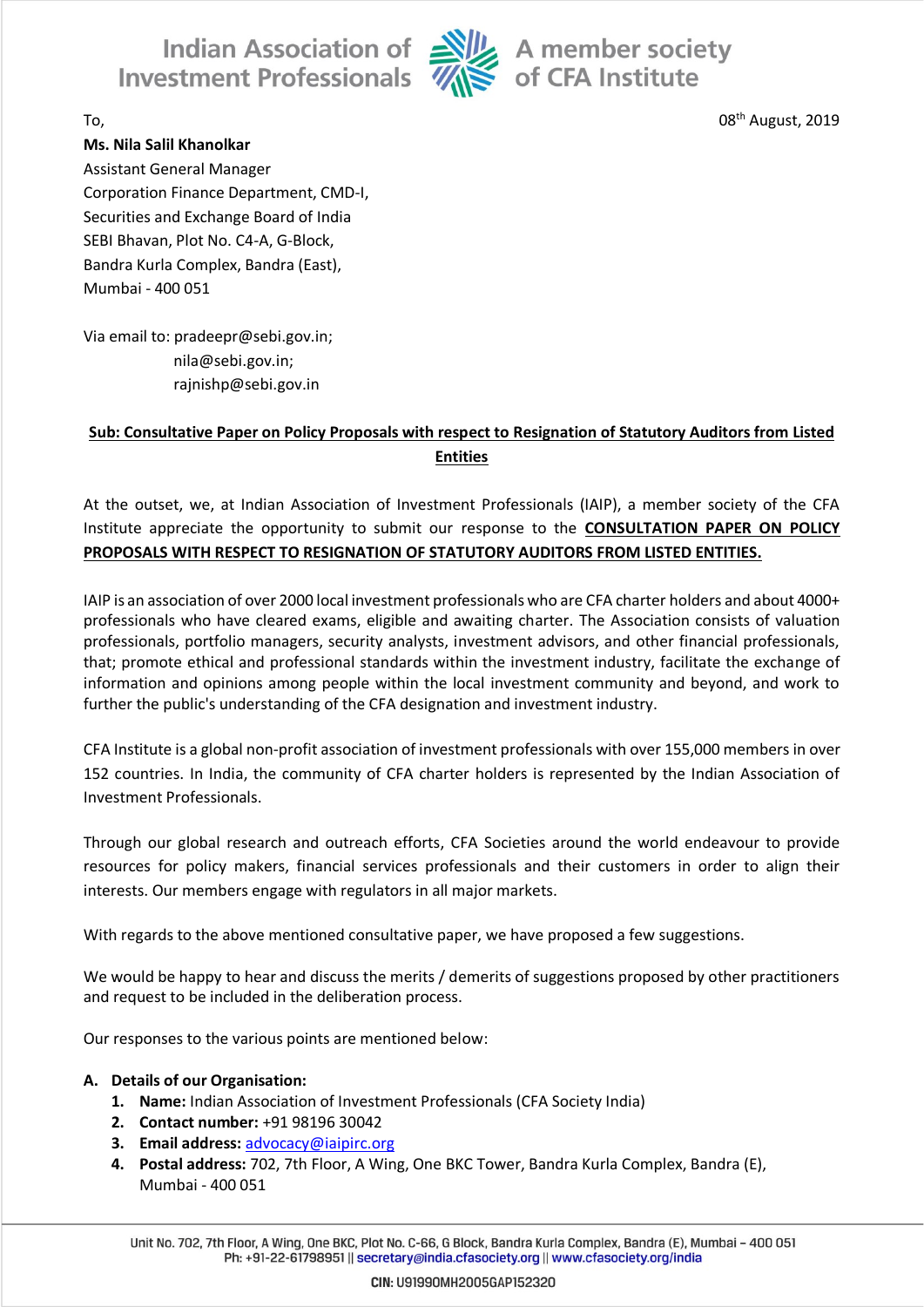

Indian Association of Alle A member society<br>Investment Professionals Alle of CFA Institute

#### **B. Key Contributors:**

- 1. Mr. Ashwini Damani, CFA, CA
- 2. Mr. Ankur Kulshrestha, CFA, FRM, FCA
- 3. Mr. Prakash Saraff, CFA
- 4. Mr. Nilesh Saha, CFA

#### **C. Suggestions / Comments:**

| Name of Organisation: Indian Association of Investment Professionals (CFA Society India) |                                  |                                                                                                                                                                                                                                                                                                                                                                                                                                                                                                                       |                                                                                                                                                                                                                                                                                                                                                                                                                                                                                                                             |  |  |
|------------------------------------------------------------------------------------------|----------------------------------|-----------------------------------------------------------------------------------------------------------------------------------------------------------------------------------------------------------------------------------------------------------------------------------------------------------------------------------------------------------------------------------------------------------------------------------------------------------------------------------------------------------------------|-----------------------------------------------------------------------------------------------------------------------------------------------------------------------------------------------------------------------------------------------------------------------------------------------------------------------------------------------------------------------------------------------------------------------------------------------------------------------------------------------------------------------------|--|--|
| Sr. No.                                                                                  | <b>Issues</b>                    | <b>Suggestions</b>                                                                                                                                                                                                                                                                                                                                                                                                                                                                                                    | Rationale                                                                                                                                                                                                                                                                                                                                                                                                                                                                                                                   |  |  |
| 1.                                                                                       | Minimum<br>period of<br>service  | While the policy proposal deems the<br>auditors must serve till the end of the<br>nearest quarterly reporting, at the<br>minimum, the Society is of the view that<br>auditors must be mandatorily made to<br>audit for 12 months                                                                                                                                                                                                                                                                                      | We believe that this clause will ensure<br>continuity and maintenance of auditing<br>quality                                                                                                                                                                                                                                                                                                                                                                                                                                |  |  |
| 2.                                                                                       | Quantification<br>of the value   | The auditor should also be requested to<br>quantify wherever possible the value of<br>transactions that has not been certified<br>as "True and Fair" status and its impact<br>on the Profit and Loss Statement                                                                                                                                                                                                                                                                                                        | This will offer a picture to the investors<br>regarding the extent and materiality of<br>impact vis a vis the transactions that has<br>escaped audit                                                                                                                                                                                                                                                                                                                                                                        |  |  |
| 3.                                                                                       | Market<br><b>Disclosures</b>     | The letter received from auditors should<br>be disclosed to the stock exchanges and<br>prominently displayed on the website of<br>the individual companies                                                                                                                                                                                                                                                                                                                                                            | Strengthening market disclosures will<br>help investors gauge the implications of<br>auditor's comments and deepen market<br>integrity                                                                                                                                                                                                                                                                                                                                                                                      |  |  |
| 4.                                                                                       | Additional<br><b>Disclosures</b> | 1. Included in Annex B disclosure format,<br>the Audit Committee and auditors should<br>be made to disclose the following<br>questions:<br>a. How many times the auditors<br>have resigned as Statutory<br>Auditors from different<br>companies in the past 5 years?<br>b. How many times have the<br><b>Statutory Auditor resigned from</b><br>the company in the past 5 years?<br>2. The Management may be forced to<br>explain and elaborate on the causes<br>which the auditor quoted in its reasons<br>to resign | 1. Strengthening market disclosures will<br>help investors gauge the implications of<br>auditor's comments and deepen market<br>integrity<br>2. Currently the Management of the<br>company is not mandated to explain the<br>scope of potential oversight which led the<br>auditor to resign and/or if those areas<br>under supervision or not. Ensuring that<br>the Management reveals its own<br>corrective steps will ensure the relevant<br>stakeholders have an assurance about the<br>quality of corporate governance |  |  |

#### **Addendum: International Best Practices**

Unit No. 702, 7th Floor, A Wing, One BKC, Plot No. C-66, G Block, Bandra Kurla Complex, Bandra (E), Mumbai - 400 051 Ph: +91-22-61798951 || secretary@india.cfasociety.org || www.cfasociety.org/india